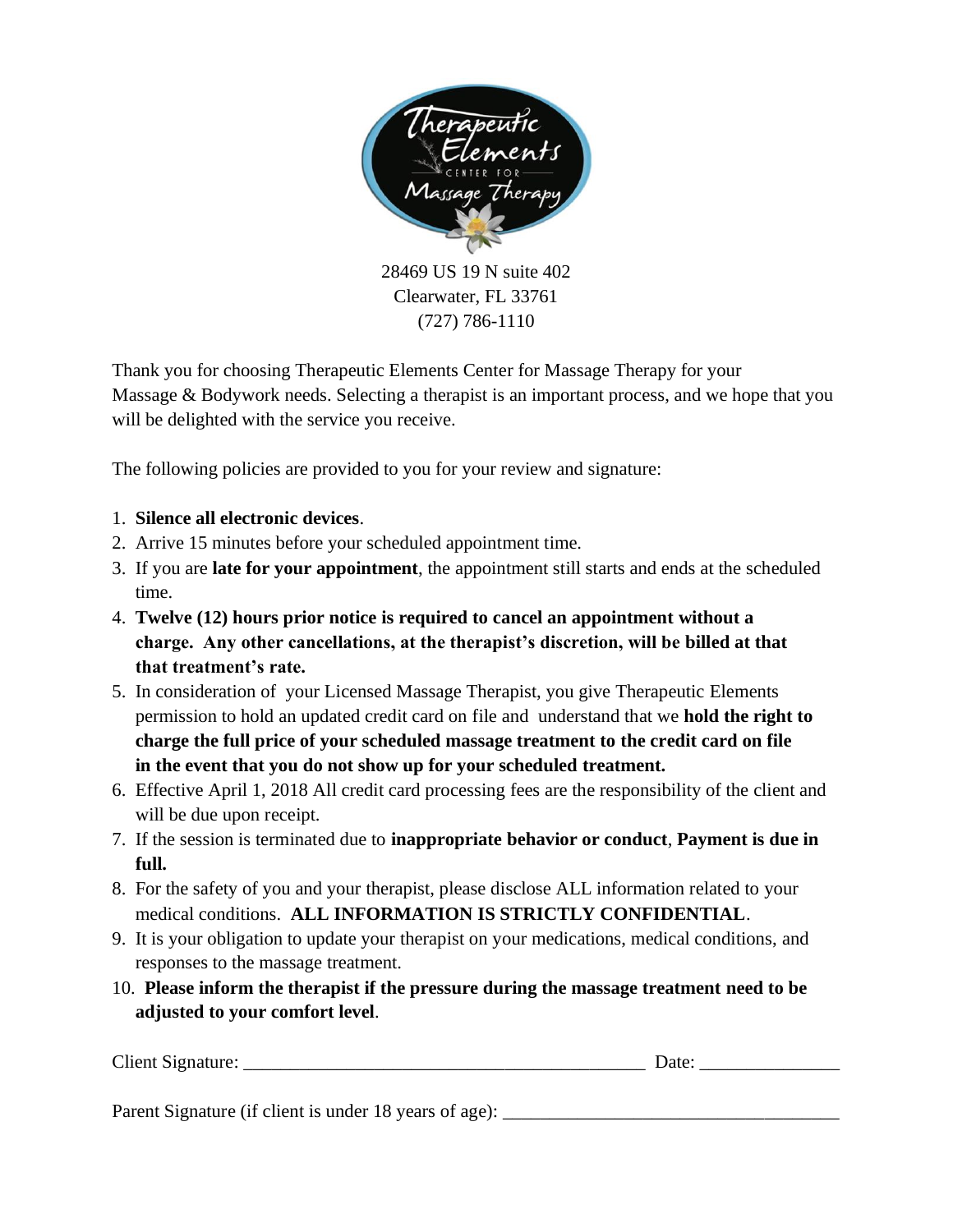

# 28469 US 19 N suite 402 Clearwater, FL 33761 (727) 786-1110

| May we have permission to contact your Primary Physician and keep them informed of your progress?<br>$Yes \bullet \qquad No \bullet$             |  |  |
|--------------------------------------------------------------------------------------------------------------------------------------------------|--|--|
|                                                                                                                                                  |  |  |
| The following information will be used to help plan safe and effective treatments. Please answer the<br>questions to the best of your knowledge. |  |  |
|                                                                                                                                                  |  |  |
| 3. Do you have any difficulty lying on your front, back, or side? Yes • No • If yes please explain:                                              |  |  |
| 4. Do you have any allergies to oils, lotions or ointments? Yes • No • If yes please explain:                                                    |  |  |
|                                                                                                                                                  |  |  |

5. Are you wearing: • contact lenses • dentures • hearing aid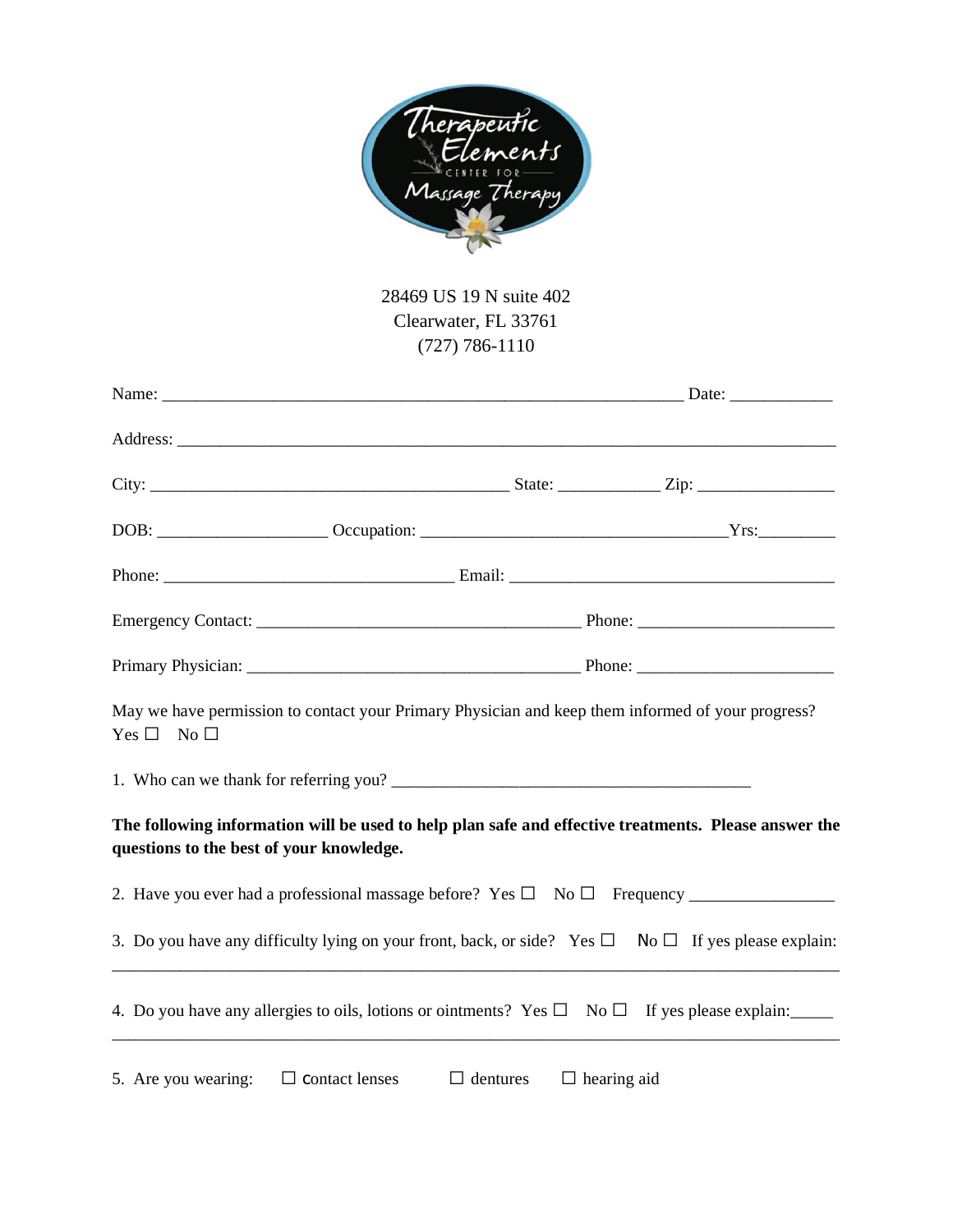6. What specific goals are you looking to achieve from your massage treatment? \_\_\_\_\_\_\_\_\_\_\_\_\_\_\_\_\_\_\_\_\_\_\_\_\_\_\_\_\_\_\_

7. Where exactly is the problem**?** Mark the figure below to specify. Rate the recent level of discomfort by shading in the thermometer below. (You may select more than one body part.)

 $\bot$  , and the state of the state of the state of the state of the state of the state of the state of the state of the state of the state of the state of the state of the state of the state of the state of the state of th





9. Were you admitted to the hospital? Yes $\bullet$  No  $\bullet$ 

### 10. Describe how it feels:

(aching, cramping, dull, sore, deep, sharp, stabbing, stinging, tingling, burning, numbness, radiating -if so where?)

11. How did it start the first time and this time, if this is not the first?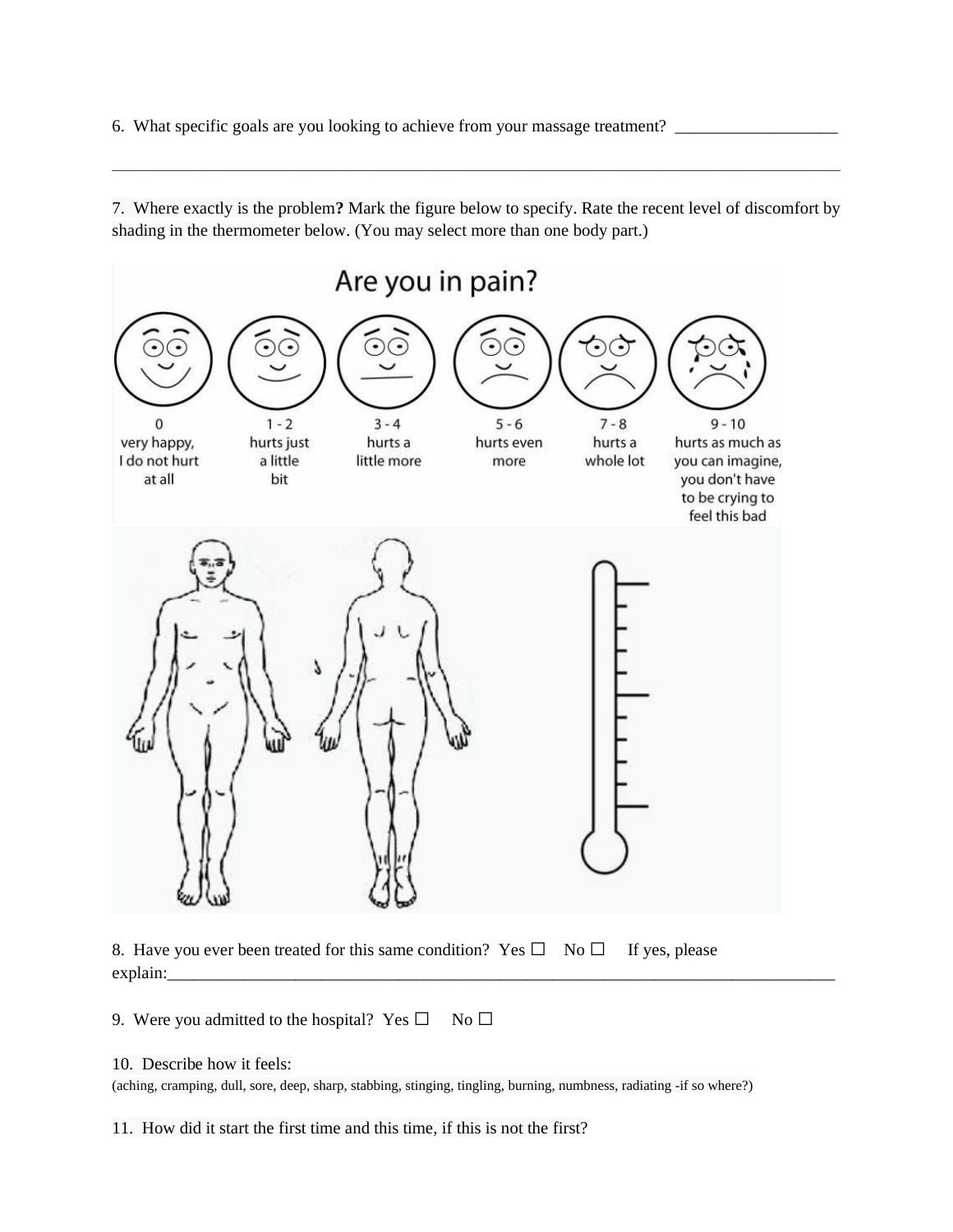|       | (Sudden or gradual onset and mechanism of injury)<br>12. How often does it bother you?                                                                                                                                         |
|-------|--------------------------------------------------------------------------------------------------------------------------------------------------------------------------------------------------------------------------------|
|       | (Constant, all the time, every day, number of times per week or month)                                                                                                                                                         |
|       | 13. How long does it last once it is there?                                                                                                                                                                                    |
|       | (Always there, number of minutes or hours)                                                                                                                                                                                     |
|       | 14. What specifically makes it worse?                                                                                                                                                                                          |
|       | (Certain movements/activities, stress, time of day, no pattern)                                                                                                                                                                |
|       | 15. What makes it feel better?                                                                                                                                                                                                 |
|       | (Certain movements/activities, heat/ice, time of day, therapies, nothing)                                                                                                                                                      |
|       | 16. Do you have a diagnosis from a Doctor? Yes .<br>If Yes, Please explain:<br>$No \bullet$                                                                                                                                    |
|       |                                                                                                                                                                                                                                |
|       | 17. Other therapies/remedies tried and results:                                                                                                                                                                                |
|       | Chiropractic                                                                                                                                                                                                                   |
|       | Orthopedics                                                                                                                                                                                                                    |
|       | Injections                                                                                                                                                                                                                     |
|       | Massage Therapy                                                                                                                                                                                                                |
|       | Acupuncture                                                                                                                                                                                                                    |
|       | Medication                                                                                                                                                                                                                     |
| Other |                                                                                                                                                                                                                                |
|       |                                                                                                                                                                                                                                |
|       | 19. List any other health problems for which you are being treated:                                                                                                                                                            |
|       | 20. Do you have any pre-existing conditions that relate to this present injury? Yes .<br>$No$ $\bullet$                                                                                                                        |
|       | and the control of the control of the control of the control of the control of the control of the control of the                                                                                                               |
|       |                                                                                                                                                                                                                                |
|       | 21. Current Medications: 2008. The material contract of the contract of the contract of the contract of the contract of the contract of the contract of the contract of the contract of the contract of the contract of the co |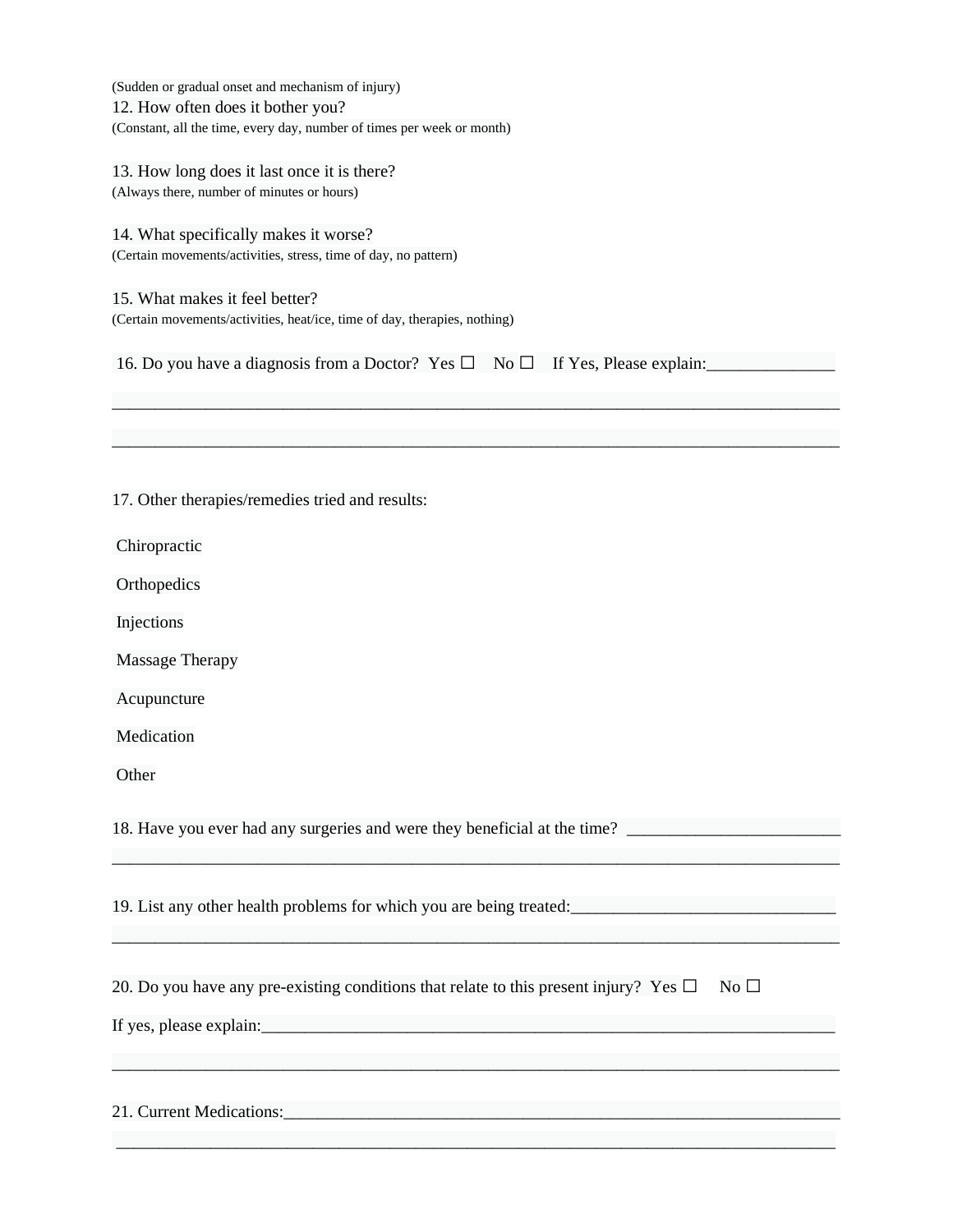# **Activities of Daily Living**

In this section, the idea is to get a sense of what type and to what *intensity* and *frequency* of activities/movements, postures/positions, and exercise you get on a regular basis.

| Job/Work Duties:                                                                                                                                                                                 | <b>Household Duties:</b>  | <b>Regular Activities/Hobbies</b> |  |  |  |  |  |
|--------------------------------------------------------------------------------------------------------------------------------------------------------------------------------------------------|---------------------------|-----------------------------------|--|--|--|--|--|
| Exercise:                                                                                                                                                                                        | <b>Sleeping Position:</b> | Other:                            |  |  |  |  |  |
|                                                                                                                                                                                                  |                           |                                   |  |  |  |  |  |
| 23. Do you believe it is possible to heal 100%? If not, what %?                                                                                                                                  |                           |                                   |  |  |  |  |  |
|                                                                                                                                                                                                  |                           |                                   |  |  |  |  |  |
| 25. On a scale of 0-10, how much effort are you willing to put in to achieve maximum healing?                                                                                                    |                           |                                   |  |  |  |  |  |
| 26. Select the level of stress you are experiencing on a regular basis on a scale of 1 to 10:                                                                                                    |                           |                                   |  |  |  |  |  |
| Describe what positive impact would happen in your life if you were symptom free.<br>(Examples) Play with my children, play tennis/ basketball/ other sports, exercise, work, sleep better, etc. |                           |                                   |  |  |  |  |  |
|                                                                                                                                                                                                  |                           |                                   |  |  |  |  |  |
|                                                                                                                                                                                                  |                           |                                   |  |  |  |  |  |
| 27. Please circle any of the following categories that we can help you with.                                                                                                                     |                           |                                   |  |  |  |  |  |

•Weight Loss •Inflammation •Skin Care •Energy •Sleep